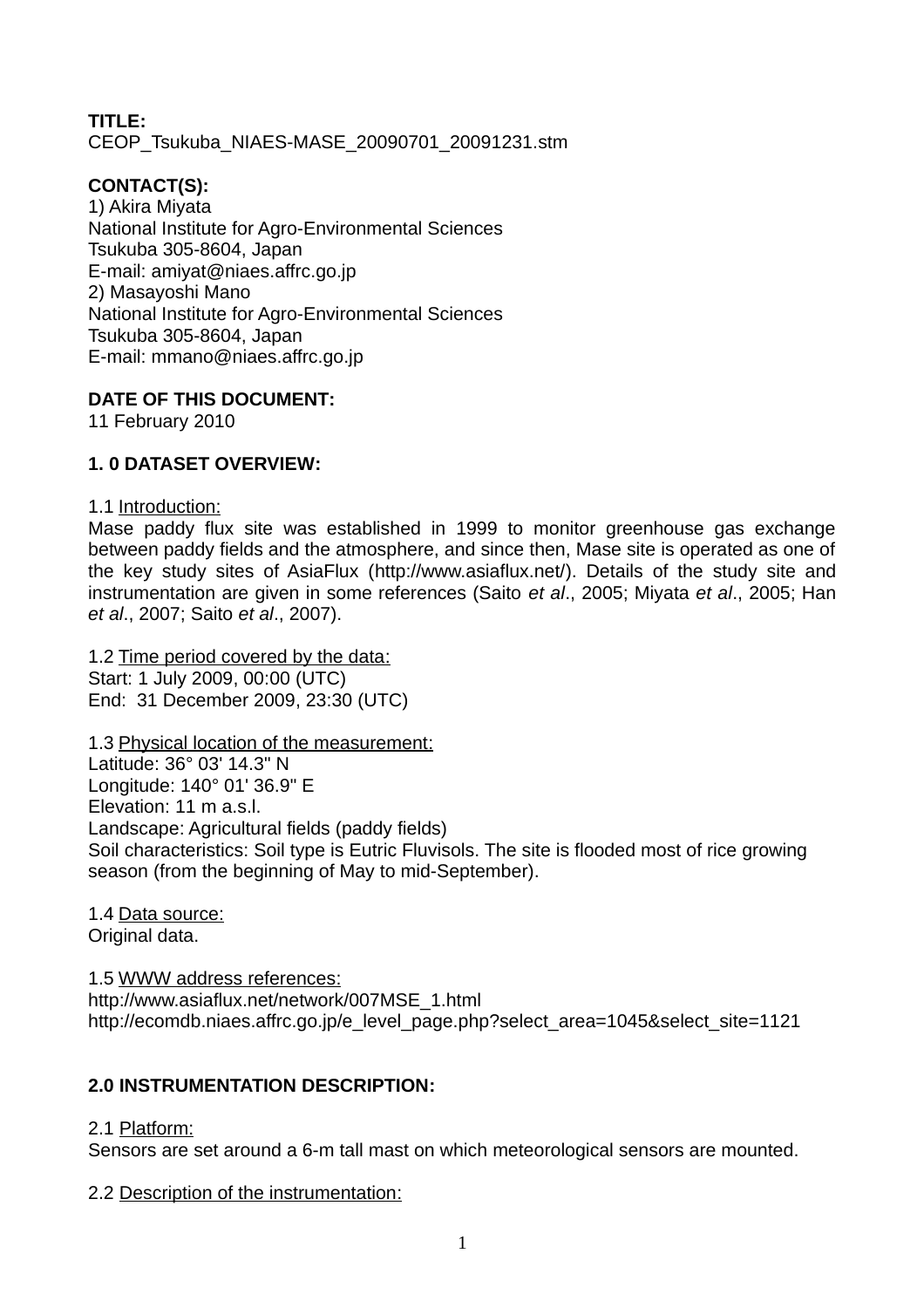| <b>Parameter</b> | <b>Model</b>             | <b>Manufacturer</b>      |  |  |
|------------------|--------------------------|--------------------------|--|--|
| Soil Temperature | $\overline{\phantom{a}}$ | Home-made                |  |  |
| Soil Temperature |                          | Home-made                |  |  |
| Soil Temperature | $\overline{\phantom{0}}$ | Home-made                |  |  |
| Soil Temperature |                          | Home-made                |  |  |
| Soil Temperature |                          | Home-made                |  |  |
| Soil Temperature |                          | Home-made                |  |  |
| Soil Moisture    | TDR100                   | Campbell, Logan, UT, USA |  |  |
| Soil Moisture    | <b>TDR100</b>            | Campbell, Logan, UT, USA |  |  |
| Soil Moisture    | <b>TDR100</b>            | Campbell, Logan, UT, USA |  |  |
| Soil Moisture    | <b>TDR100</b>            | Campbell, Logan, UT, USA |  |  |
| Soil Moisture    | <b>TDR100</b>            | Campbell, Logan, UT, USA |  |  |

### 2.3 Instrumentation specification:

| <b>Parameter</b> | <b>Sensor Type</b>  | Depth of sensor (m)   | <b>Accuracy</b> | <b>Resolution</b> |
|------------------|---------------------|-----------------------|-----------------|-------------------|
| Soil Temperature | T-type thermocouple | 0.01                  |                 |                   |
| Soil Temperature | T-type thermocouple | 0.02(0.025)           |                 |                   |
| Soil Temperature | T-type thermocouple | 0.05                  | -               |                   |
| Soil Temperature | T-type thermocouple | 0.10                  | -               |                   |
| Soil Temperature | T-type thermocouple | 0.20                  |                 |                   |
| Soil Temperature | T-type thermocouple | 0.40                  |                 |                   |
| Soil Moisture    | Time domain         | $0.02(0.025)^{-1}$    |                 |                   |
|                  | reflectometry       |                       |                 |                   |
| Soil Moisture    | Time domain         | 0.03 (from surface to |                 |                   |
|                  | reflectometry       | $0.05$ ) $^{2}$       |                 |                   |
| Soil Moisture    | Time domain         | 0.05 (from surface to |                 |                   |
|                  | reflectometry       | $0.08$ ) <sup>2</sup> |                 |                   |
| Soil Moisture    | Time domain         | 0.10 (from surface to |                 |                   |
|                  | reflectometry       | $0.20$ ) $^{2}$       |                 |                   |
| Soil Moisture    | Time domain         | 0.15 (from surface to |                 |                   |
|                  | reflectometry       | $0.30$ <sup>2</sup>   |                 |                   |

 $1$  The sensor was set horizontally in the soil at 2.5 cm depth.

 $2$  The sensor was set obliquely in the soil.

### **3.0 DATA COLLECTION AND PROCESSING:**

3.1 Description of data collection:

Data are retrieved weekly.

3.2 Description of derived parameters and processing techniques used:

1) Soil temperature data were sampled every 5 seconds and their 30-minute averages were stored.

2) Soil moisture data were sampled every 5 minutes and their 30-minute averages were stored.

3) Soil moisture at 0.02 m was the average of output values from two sensors set horizontally in the soil at 2.5 cm depth.

#### **4.0 QUALITY CONTROL PROCEDURES:**

At this stage of data processing, only apparently erroneous data were removed. Further quality control the data will be done later.

#### **5.0 GAP FILLING PROCEDURES:**

At this stage of data processing, no gap filling procedure was applied. Gap filling will be done later.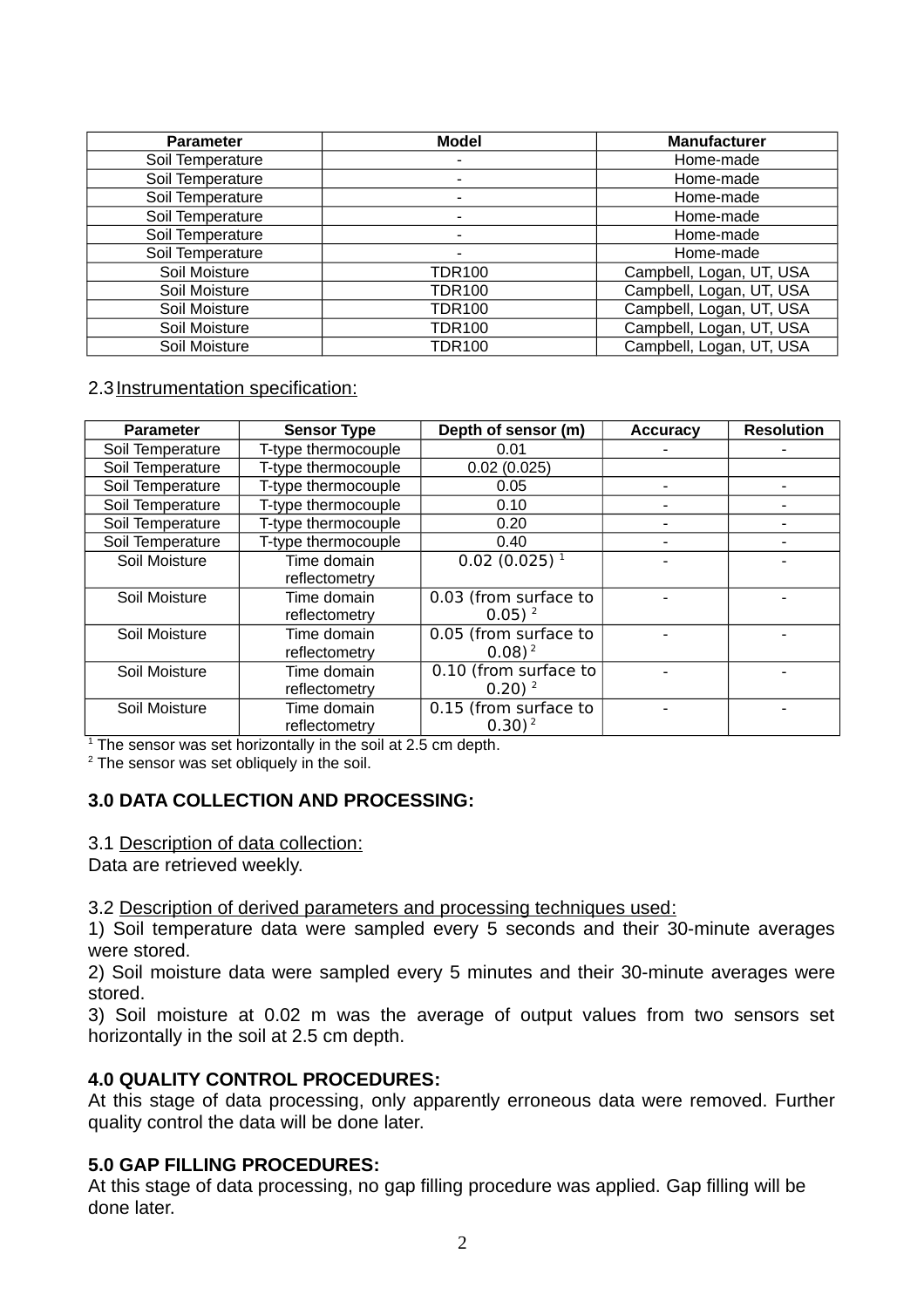### **6.0 DATA REMARKS:**

#### 6.1 PI's assessment of the data:

#### 6.1.1 Instruments problems

Instruments for measuring soil moisture malfunctioned from 2009/11/21 07:00 to 2009/11/26 23:30 (UTC).

#### 6.1.2 Quality issues

1) Soil moisture sensors were removed temporarily and set again at harvest of rice and plowing of soil after the harvest. These events caused abrupt changes in soil moisture data at 2009/09/17 07:00 (UTC) and 2009/10/1 03:30 (UTC), respectively.

#### 6.2 Missing data periods:

Missing periods longer than 1 hour are listed below. from 2009/07/01 00:00 to 2009/07/07 09:00 (UTC) (Soil Temperature 0.02m) from 2009/07/07 10:00 to 2009/07/10 10:30 (UTC) (Soil Temperature 0.02m) from 2009/07/26 23:30 to 2009/07/27 07:00 (UTC) (Soil Temperature all depth) from 2009/07/28 00:30 to 2009/07/28 11:00 (UTC) (Soil Temperature all depth) from 2009/09/14 07:30 to 2009/09/17 01:00 (UTC) (Soil Temperature all depth) from 2009/09/17 01:30 to 2009/09/17 06:30 (UTC) (Soil Temperature all depth, Soil Moisture all depth) from 2009/09/17 07:00 to 2009/09/19 04:00 (UTC) (Soil Temperature all depth) from 2009/09/20 07:30 to 2009/09/23 00:00 (UTC) (Soil Temperature 0.02m) from 2009/09/23 06:00 to 2009/09/23 23:30 (UTC) (Soil Temperature 0.02m) from 2009/09/24 05:30 to 2009/09/24 21:30 (UTC) (Soil Temperature 0.02m) from 2009/10/01 00:30 to 2009/10/01 03:30 (UTC) (Soil Temperature 0.02m, Soil Moisture all depth) from 2009/10/17 09:00 to 2009/10/17 23:00 (UTC) (Soil Temperature 0.02m) from 2009/10/19 06:00 to 2009/10/27 21:30 (UTC) (Soil Temperature all depth) from 2009/10/27 22:00 to 2009/11/03 05:00 (UTC) (Soil Temperature 0.02m) from 2009/11/03 05:30 to 2009/11/03 08:00 (UTC) (Soil Temperature 0.02m, 0.1m) from 2009/11/03 09:00 to 2009/11/03 10:30 (UTC) (Soil Temperature 0.02m, 0.1m) from 2009/11/03 11:00 to 2009/11/04 06:00 (UTC) (Soil Temperature 0.02m) from 2009/11/04 09:00 to 2009/11/04 10:00 (UTC) (Soil Temperature 0.02m, 0.1m) from 2009/11/04 11:30 to 2009/11/04 12:30 (UTC) (Soil Temperature 0.02m, 0.1m) from 2009/11/04 13:00 to 2009/11/04 19:00 (UTC) (Soil Temperature 0.1m) from 2009/11/04 19:30 to 2009/11/04 20:30 (UTC) (Soil Temperature 0.02m, 0.1m) from 2009/11/04 22:30 to 2009/11/05 01:30 (UTC) (Soil Temperature 0.1m) from 2009/11/14 01:00 to 2009/11/14 04:30 (UTC) (Soil Temperature 0.1m) from 2009/11/15 08:00 to 2009/11/21 06:30 (UTC) (Soil Temperature 0.1m) from 2009/11/21 07:00 to 2009/11/26 23:30 (UTC) (Soil Moisture all depth) from 2009/11/27 00:00 to 2009/11/28 05:30 (UTC) (Soil Temperature all depth) from 2009/11/28 06:00 to 2009/12/06 16:30 (UTC) (Soil Temperature 0.1m) from 2009/12/06 17:00 to 2009/12/07 20:00 (UTC) (Soil Temperature 0.1m) from 2009/12/08 08:00 to 2009/12/08 09:00 (UTC) (Soil Temperature 0.1m) from 2009/12/11 10:30 to 2009/12/12 01:30 (UTC) (Soil Temperature 0.1m) from 2009/12/19 20:00 to 2009/12/21 23:30 (UTC) (Soil Temperature 0.1m) from 2009/12/22 00:00 to 2009/12/22 01:00 (UTC) (Soil Temperature 0.02m, 0.1m)